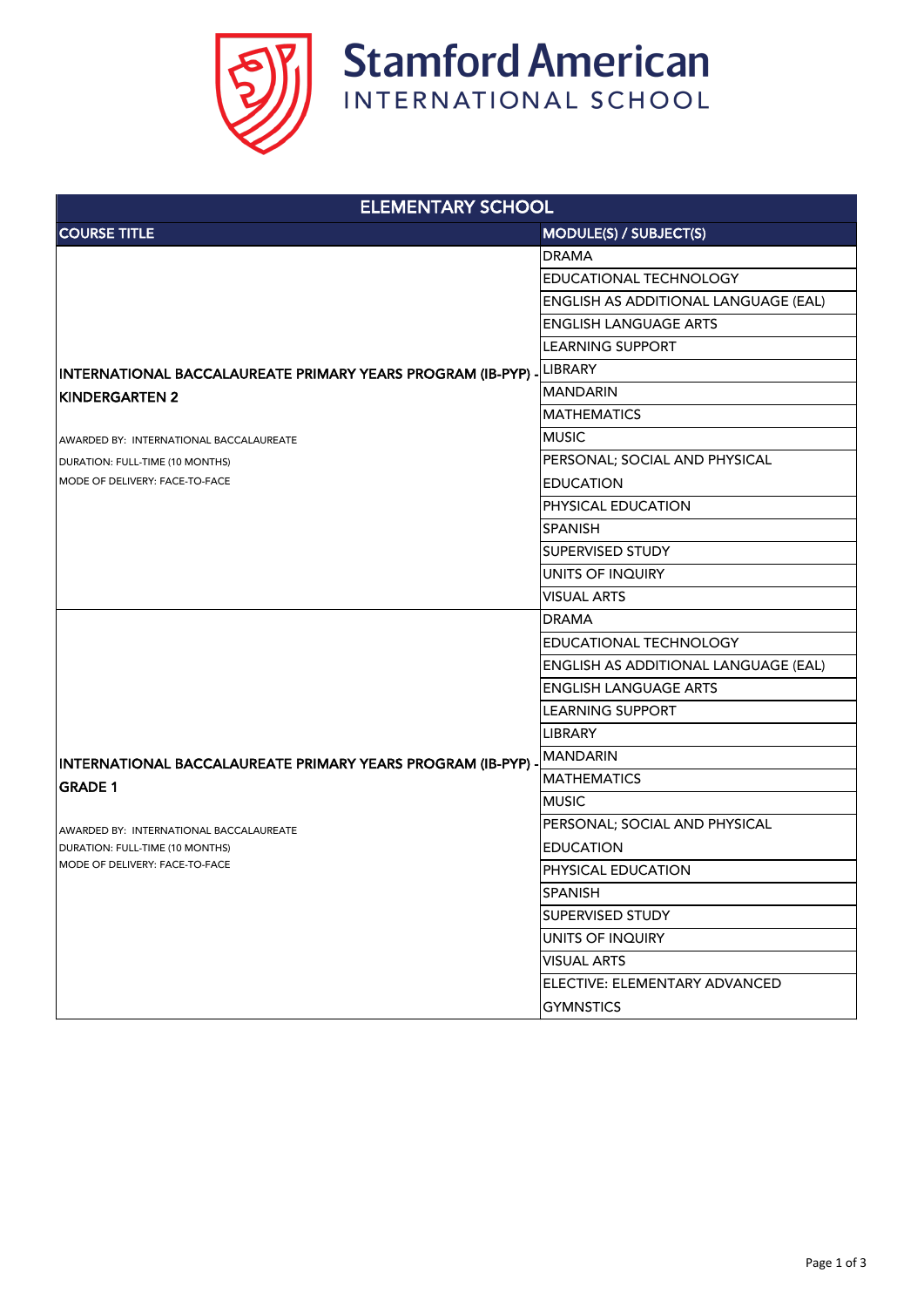

| <b>ELEMENTARY SCHOOL</b>                                                                                                                                     |                                             |  |
|--------------------------------------------------------------------------------------------------------------------------------------------------------------|---------------------------------------------|--|
| <b>COURSE TITLE</b>                                                                                                                                          | <b>MODULE(S) / SUBJECT(S)</b>               |  |
| INTERNATIONAL BACCALAUREATE PRIMARY YEARS PROGRAM (IB-PYP) -<br><b>GRADE 2</b><br>AWARDED BY: INTERNATIONAL BACCALAUREATE<br>DURATION: FULL-TIME (10 MONTHS) | <b>DRAMA</b>                                |  |
|                                                                                                                                                              | <b>EDUCATIONAL TECHNOLOGY</b>               |  |
|                                                                                                                                                              | <b>ENGLISH AS ADDITIONAL LANGUAGE (EAL)</b> |  |
|                                                                                                                                                              | <b>ENGLISH LANGUAGE ARTS</b>                |  |
|                                                                                                                                                              | <b>LEARNING SUPPORT</b>                     |  |
|                                                                                                                                                              | <b>LIBRARY</b>                              |  |
|                                                                                                                                                              | <b>IMANDARIN</b>                            |  |
|                                                                                                                                                              | <b>MATHEMATICS</b>                          |  |
|                                                                                                                                                              | <b>MUSIC</b>                                |  |
|                                                                                                                                                              | PERSONAL; SOCIAL AND PHYSICAL               |  |
|                                                                                                                                                              | <b>EDUCATION</b>                            |  |
| <b>IMODE OF DELIVERY: FACE-TO-FACE</b>                                                                                                                       | <b>PHYSICAL EDUCATION</b>                   |  |
|                                                                                                                                                              | <b>SPANISH</b>                              |  |
|                                                                                                                                                              | <b>SUPERVISED STUDY</b>                     |  |
|                                                                                                                                                              | UNITS OF INQUIRY                            |  |
|                                                                                                                                                              | <b>VISUAL ARTS</b>                          |  |
|                                                                                                                                                              | ELECTIVE: ELEMENTARY ADVANCED               |  |
|                                                                                                                                                              | <b>GYMNSTICS</b>                            |  |
|                                                                                                                                                              | <b>DRAMA</b>                                |  |
|                                                                                                                                                              | <b>EDUCATIONAL TECHNOLOGY</b>               |  |
| INTERNATIONAL BACCALAUREATE PRIMARY YEARS PROGRAM (IB-PYP) -<br><b>GRADE 3</b>                                                                               | <b>ENGLISH AS ADDITIONAL LANGUAGE (EAL)</b> |  |
|                                                                                                                                                              | <b>ENGLISH LANGUAGE ARTS</b>                |  |
|                                                                                                                                                              | LEARNING SUPPORT                            |  |
|                                                                                                                                                              | <b>LIBRARY</b>                              |  |
|                                                                                                                                                              | <b>MANDARIN</b>                             |  |
|                                                                                                                                                              | <b>MATHEMATICS</b>                          |  |
|                                                                                                                                                              | <b>MUSIC</b>                                |  |
|                                                                                                                                                              | PERSONAL; SOCIAL AND PHYSICAL               |  |
| AWARDED BY: INTERNATIONAL BACCALAUREATE                                                                                                                      | <b>EDUCATION</b>                            |  |
| DURATION: FULL-TIME (10 MONTHS)<br>MODE OF DELIVERY: FACE-TO-FACE                                                                                            | <b>PHYSICAL EDUCATION</b>                   |  |
|                                                                                                                                                              | <b>SPANISH</b>                              |  |
|                                                                                                                                                              | <b>SUPERVISED STUDY</b>                     |  |
|                                                                                                                                                              | UNITS OF INQUIRY                            |  |
|                                                                                                                                                              | <b>VISUAL ARTS</b>                          |  |
|                                                                                                                                                              | ELECTIVE: ELEMENTARY ADVANCED               |  |
|                                                                                                                                                              | <b>GYMNSTICS</b>                            |  |
|                                                                                                                                                              | ELECTIVE: ELEMENTARY ADVANCED SWIM          |  |